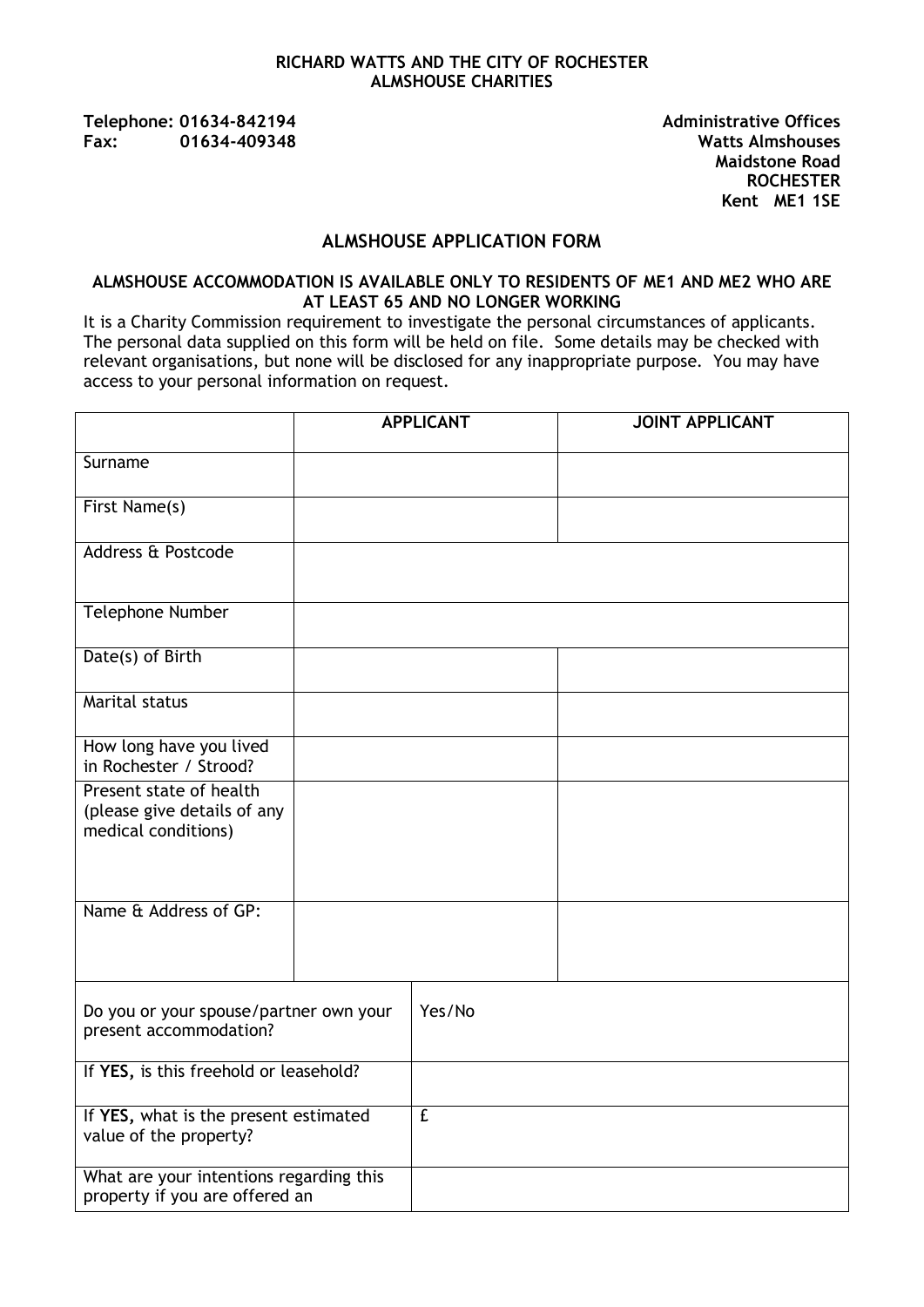| Almshouse?                                                                                                                                                                      |                |
|---------------------------------------------------------------------------------------------------------------------------------------------------------------------------------|----------------|
| How much money do you still need to<br>repay on a mortgage associated with this<br>property<br>If there is no mortgage on the property,                                         | $\overline{f}$ |
| please write NONE                                                                                                                                                               |                |
| Do you or your spouse/partner own<br>property other than the one you live in?<br>If YES please give details                                                                     | YES/NO         |
| If the property you live in is rented<br>please give the name and address of the<br>landlord.                                                                                   |                |
| If any part of your current<br>accommodation is shared please give<br>details.                                                                                                  |                |
| If your current accommodation is in need<br>of repairs or basic facilities (such as hot<br>water, central heating etc.,) please give<br>details.                                |                |
| Please give reasons on why you are<br>seeking almshouse accommodation with<br><b>Richard Watts Charities.</b><br>(if insufficient space please continue on<br>a separate sheet) |                |

The Charities have groups of Almshouses at

- Watts Almshouses, Maidstone Road, Rochester (including Donald Troup House)
- Reeves House, Watts Avenue, Rochester (Couples only)
- St Catherine's Hospital, Star Hill, Rochester
- Hayward House, Corporation Street, Rochester

If you have a preference, which location would you prefer? Whilst the preference will be noted it cannot be guaranteed that this will be met.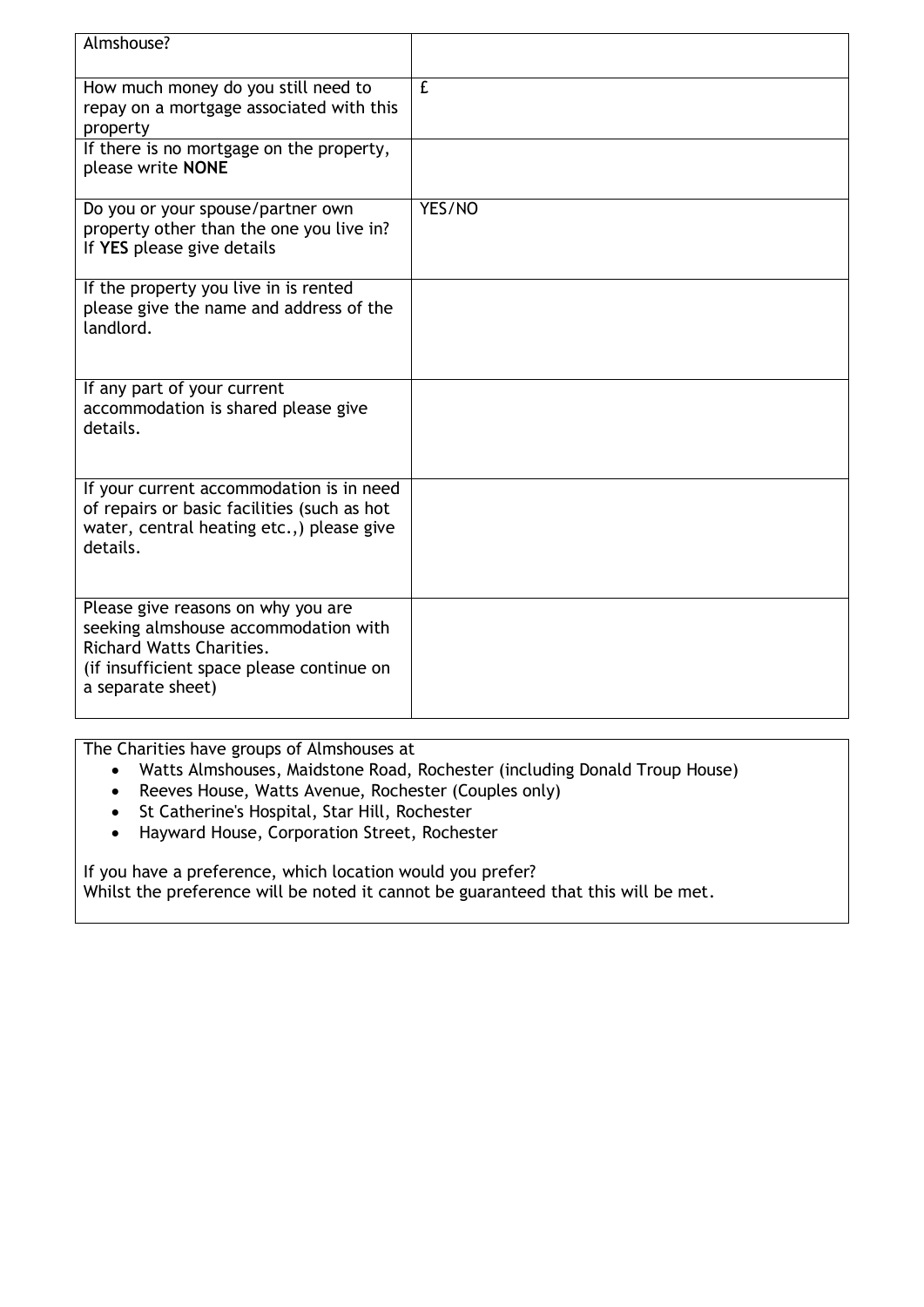# **FINANCIAL DETAILS**

| Income Amount per month                          |                               | <b>Expenditure Amount per month</b> |              |
|--------------------------------------------------|-------------------------------|-------------------------------------|--------------|
|                                                  | £                             |                                     | £            |
| <b>State Pension</b>                             | Per<br>month                  | Rent                                | Per<br>month |
| <b>Universal Credit</b>                          | Per                           | Mortgage                            | Per          |
|                                                  | month                         |                                     | month        |
| Income Support                                   | Per                           | Council tax                         | Per          |
|                                                  | month                         |                                     | month        |
| <b>Attendance Allowance</b>                      | Per                           | <b>Water Charges</b>                | Per          |
|                                                  | month                         |                                     | month        |
| PIP / Disability Living Allowance                | Per                           | Gas                                 | Per          |
|                                                  | month                         |                                     | month        |
| <b>Housing Benefit</b>                           | Per                           | Electricity                         | Per          |
|                                                  | month                         |                                     | month        |
| <b>Council Tax Benefit</b>                       | Per                           | <b>Other Heating</b>                | Per          |
|                                                  | month                         |                                     | month        |
| <b>Employment Support Allowance</b>              | Per                           | Telephone                           | Per          |
|                                                  | month                         |                                     | month        |
| <b>Unemployment Benefit</b>                      | Per                           | <b>TV Rental</b>                    | Per          |
|                                                  | month                         |                                     | month        |
| <b>Job Seekers Allowance</b>                     | Per                           | <b>TV Licence</b>                   | Per          |
|                                                  | month<br>Per                  |                                     | month<br>Per |
| Industrial Injury Benefit                        | month                         | Insurances                          | month        |
| Interest on savings                              | Per                           | <b>Cost of Care</b>                 | Per          |
|                                                  | month                         |                                     | month        |
| <b>Private Pensions</b>                          | Per                           | Vehicle expenses                    | Per          |
|                                                  | month                         |                                     | month        |
|                                                  |                               |                                     |              |
| <b>Shared Occupants Contribution</b>             | Per                           | Other expenditure                   | Per          |
| towards household expenses                       | month                         | (please give details)               | month        |
| <b>Other Capital</b>                             | Per                           |                                     |              |
|                                                  | month                         |                                     |              |
| Bank/building society/savings                    |                               |                                     |              |
| accounts                                         |                               |                                     |              |
| Stocks/shares/investments                        |                               | Please give itemised                |              |
|                                                  |                               | details of any current              |              |
|                                                  |                               | debts (if insufficient              |              |
|                                                  |                               | space please continue               |              |
| Savings: £                                       |                               | overleaf)                           |              |
|                                                  |                               |                                     |              |
| Totals:                                          |                               |                                     |              |
| Have you, during the last seven years, made any  |                               |                                     |              |
| gift to a relative of capital property or money) |                               | YES/NO                              |              |
| valued at more than £10,000. If YES, please      |                               |                                     |              |
| give following details:                          |                               |                                     |              |
|                                                  |                               |                                     |              |
|                                                  | Date(s) of $gift(s)$          |                                     |              |
|                                                  | Recipient of gift(s)          |                                     |              |
|                                                  | Amount (or nature) of gift(s) |                                     |              |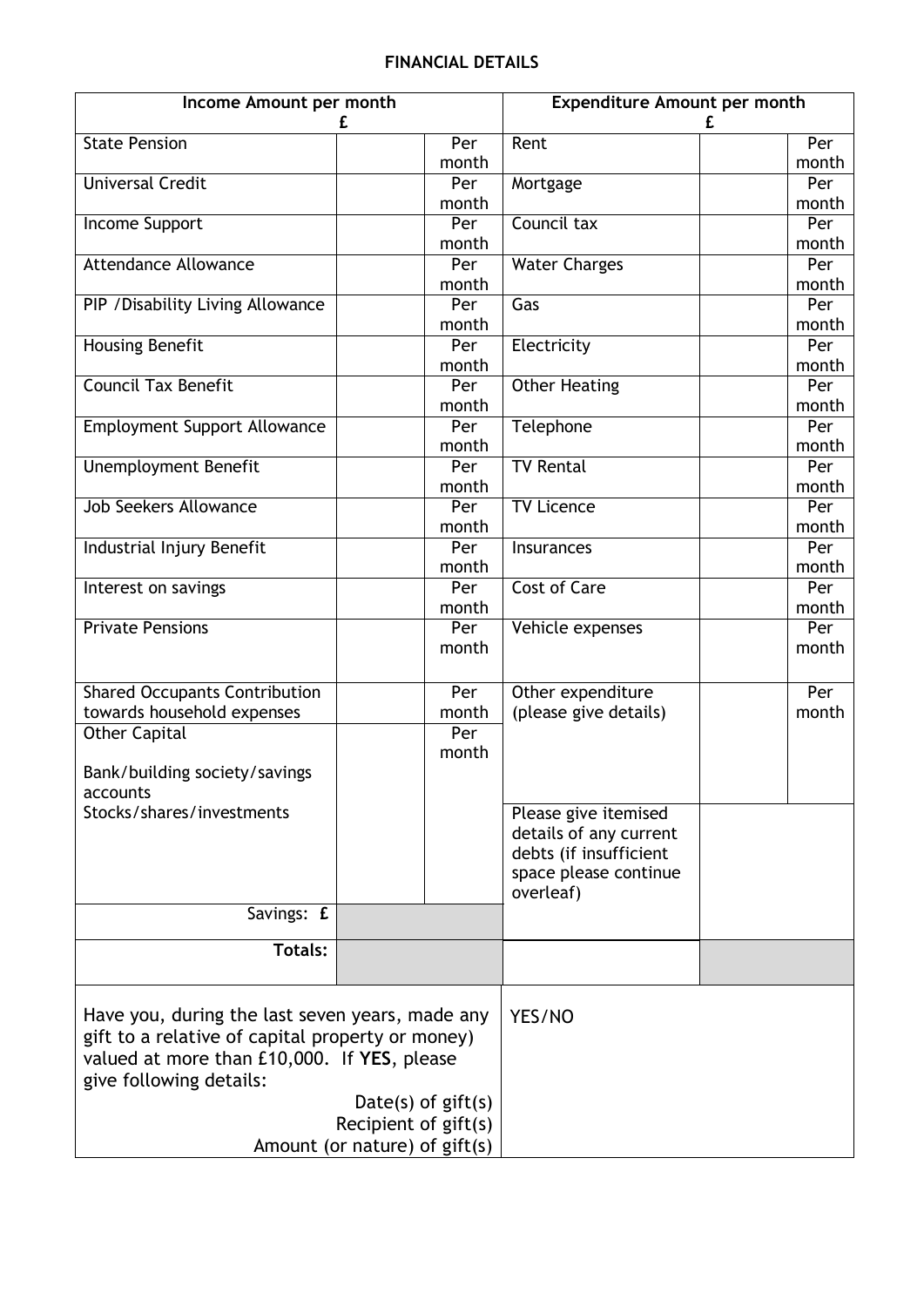Are there any health or social factors that you would wish the Trustees to take into consideration when assessing your application? Also, please state if there are specific medical reasons you wish to have considered. The Trustees may wish to consult your GP (in confidence) in connection with your application in which case your permission will be sought.

| The Charities governing instrument states that residents should be of good<br>character and so we need to ask if you have any criminal convictions. A<br>conviction will not automatically exclude you from being considered as an<br>applicant but the Trustees need to be fully aware of your circumstances. | YES / NO |
|----------------------------------------------------------------------------------------------------------------------------------------------------------------------------------------------------------------------------------------------------------------------------------------------------------------|----------|
| Do you have any criminal convictions                                                                                                                                                                                                                                                                           |          |
|                                                                                                                                                                                                                                                                                                                |          |

**NAME AND ADDRESS OF TWO REFEREES:** (these should not be relatives and their consent should be obtained)

I certify that the information given is correct to the best of my knowledge and belief and that this application for Almshouse accommodation is submitted in good faith.

| <b>Signature of Applicant:</b> | <b>Signature of Joint Applicant</b> |
|--------------------------------|-------------------------------------|
|                                |                                     |
|                                |                                     |
|                                |                                     |
| Date:                          |                                     |

**The Trustees reserve the right to visit you at home prior to making an award.**

## **THIS APPLICATION MAY TAKE AT LEAST TWO MONTHS TO PROCESS**